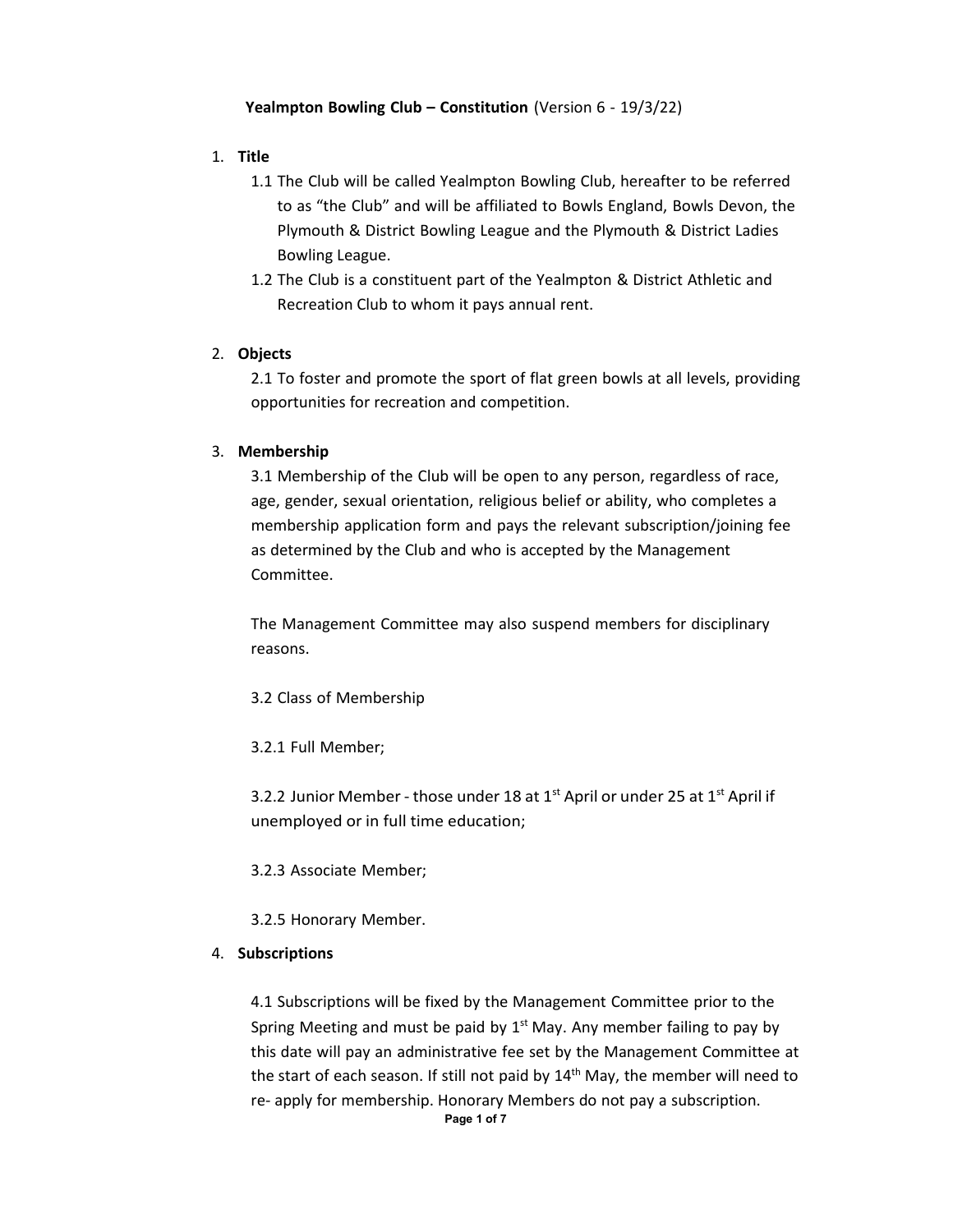4.2 New members joining after the start of the season will pay a subscription proportionate to the duration of the playing season available to them. Also, the Management Committee may, at their discretion, be flexible in setting subscriptions for new members where there are, for instance, financial or time constraints on the new members.

4.3 A member not wishing to play for a season because of sickness or other good reason may, at the discretion of the Management Committee, retain membership for that season on payment of an administrative fee set by the Management Committee at the start of each season.

# 5. **Officers**

5.1 The officers of the Club will be:

- 5.1.1 Chairman;
- 5.1.2 Secretary;
- 5.1.3 Treasurer;
- 5.1.4 Match Secretary (also acting as Men's Representative);
- 5.1.5 Ladies Secretary (also acting as Ladies Representative);
- 5.1.6 Club Captain (also acting as the Mixed Friendly Representative);
- 5.1.7 Fixture Secretary;
- 5.1.8 Green Marshall;
- 5.1.9 Club Coach;
- 5.1.10 President, which will be an honorary post and non-voting.

In addition, a Vice Chairman, a Vice Captain, a Ladies Captain and a Ladies Vice Captain may be nominated to support the Chairman, the Captain and Ladies Secretary respectively, including substituting for them at formal Club meetings when they are unavailable.

6. **Election of officers**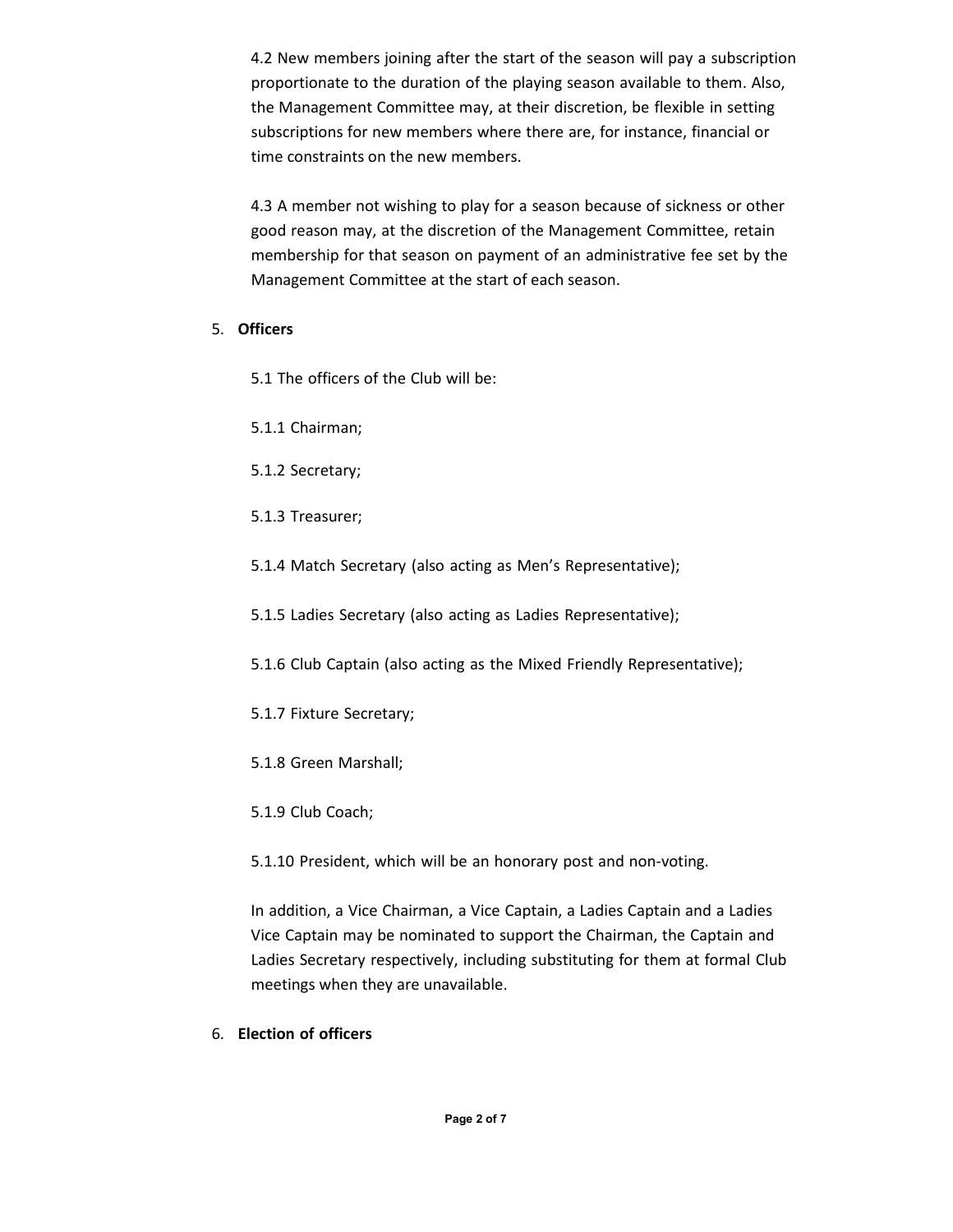6.1 All Officers, and the four support officers (Vice Chairman, Vice Captain, Ladies Captain and Ladies Vice Captain), will be elected at the Annual General Meeting of the Club, from, and by, the members.

6.2 All Officers are elected for a period of one year, except the President, but may be re-elected to the same office or another office the following year.

6.3 The President will be elected for a term of 2 years and, where feasible, alternate between a man and a woman.

6.4 An Examiner of Accounts will be elected annually at the AGM

# 7. **Management Committee**

7.1 Management of the Club will be controlled by a Management Committee comprising the Officers. The Management Committee will meet at agreed intervals and not less than twice a year.

7.2 The duties of the Management Committee will be:-

7.2.1 To control the affairs of the Club on behalf of the members.

7.2.2 To keep accurate accounts of the finances of the Club through the Treasurer. These should be available for reasonable inspection by members and should be examined by the appointed accounts examiner before every Annual General Meeting. The Club will maintain a bank current account. The Club's financial year will run from 1 October to 30 September.

7.2.3 To make decisions on the basis of a simple majority vote. In the case of equal votes, the Chairman will be entitled to a second and casting vote.

7.2.4 To appoint Sub-Committees as necessary to fulfil the Club's business.

# 7.3 Control of Club Funds

The Treasurer will keep accounts and will be responsible for collection of all monies due to the Club and for payment of all monies due by the Club. Cheques drawn on the Club accounts will be signed by any two of the Chairman, Secretary and Treasurer.

Notes:

• A quorum will consist of 5 Officers.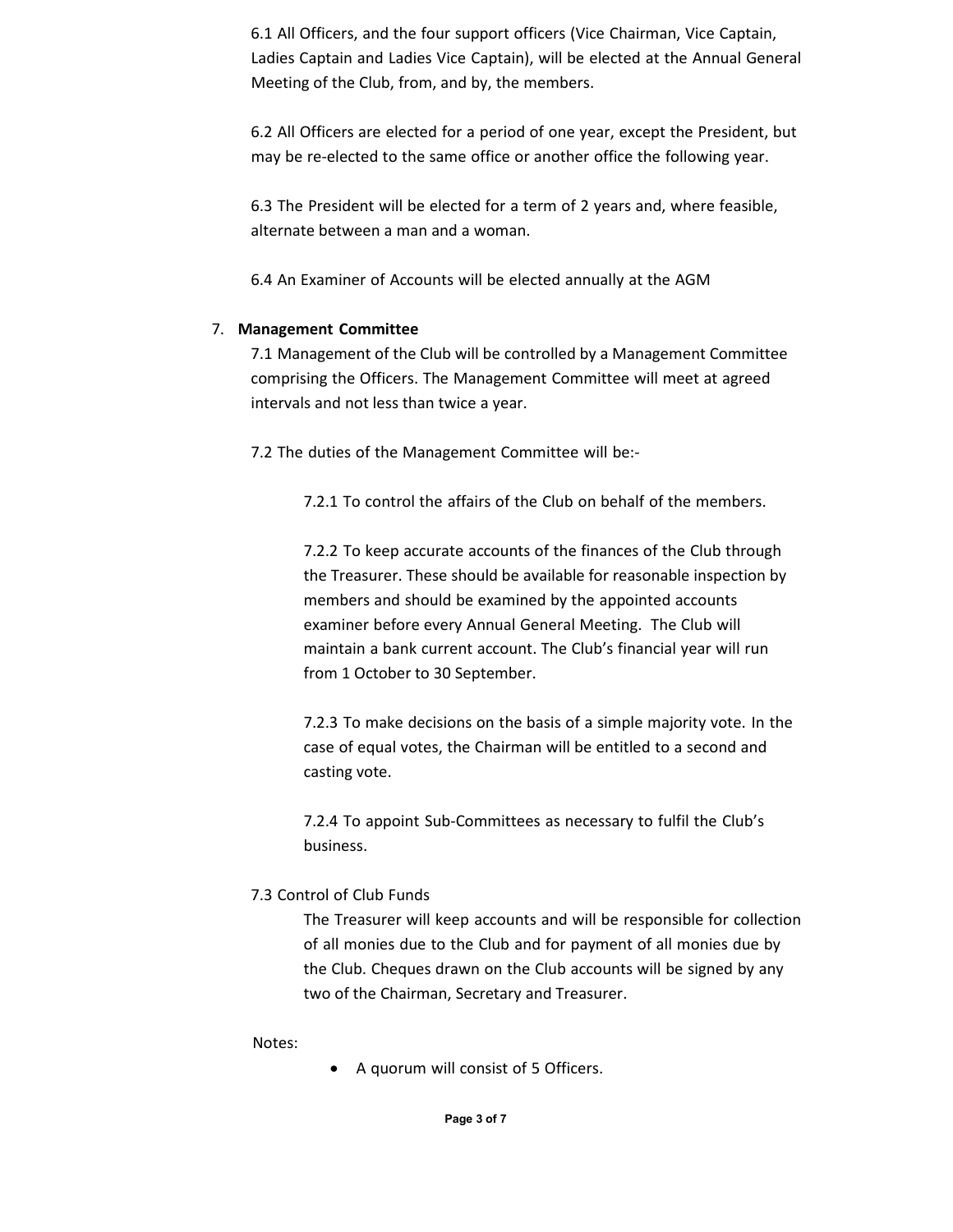- The Management Committee will have the right to co-opt a Club member to fill any vacancy which may occur in the Management Committee; the co-opted member will have full voting rights until the next AGM.
- In addition, the Management Committee will have the right to co-opt additional members as the Committee feels necessary. Co-opted members will not be entitled to vote on the Committee.

# 8. **Other Committees**

8.1 As well as the Management Committee, the business of the Club will be conducted by a Competitions Committee, a Men's Selection Committee, a Ladies Selection Committee, a Mixed Friendly Selection Committee and any "ad hoc" Committee authorised by the Management Committee.

8.2 The Competitions Committee will comprise 5 members elected at the Annual General Meeting. The Competitions Committee will elect a Chairman, who shall be co-opted as a voting member of the Management Committee if not already a member.

8.3 The Ladies Selection Committee will consist of the Ladies Captain, the Ladies Vice Captain and one other member voted in at the Annual General Meeting. The Committee will have a quorum of 3, but if a member is unavailable, the Ladies Secretary, Immediate Past Captain, other suitable member of the Management Committee, or, in unusual circumstances, a lady member of the Mixed Friendly Selection Committee will be invited to make up the quorum.

8.4 The Men's Selection Committee will consist of 3 men members voted in at the Annual General Meeting. The Committee will appoint a Captain for each match.

8.5 The Mixed Friendly Selection Committee will be chaired by the Club Captain and consist of two other members, one male & one female, voted in by members at the Annual General Meeting.

Note: The Competitions Committee will have a quorum of 3, the Men's Selection Committee and the Mixed Friendly Selection Committee will all have a quorum of 2.

8.6 Catering.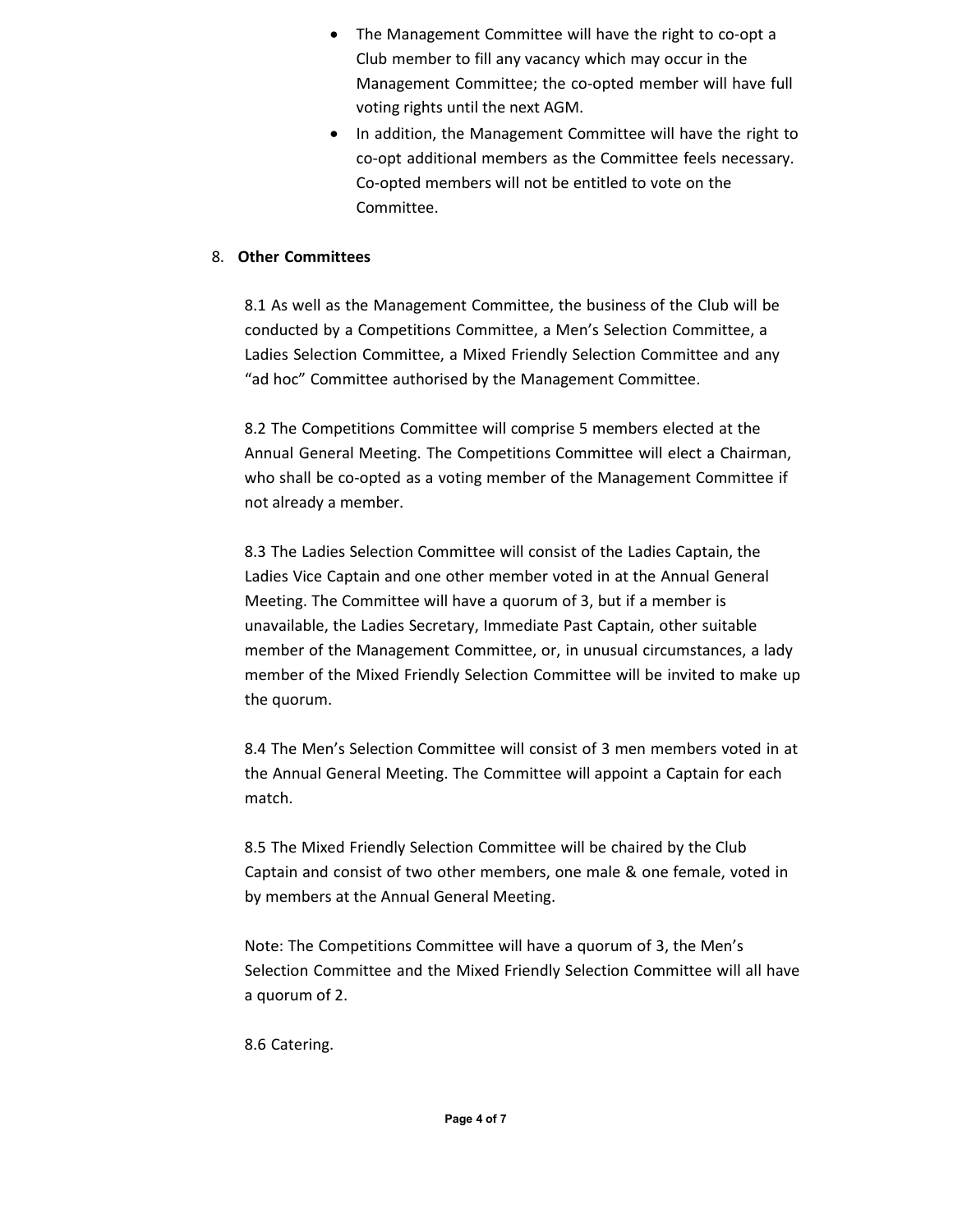The Ladies Captain, Ladies Vice Captain, Ladies Secretary and Ladies Immediate Past Captain will be responsible for managing the catering at appropriate events.

### 9. **General meetings**

9.1 The Annual General Meeting will be held as soon as possible after the end of the financial year (30<sup>th</sup> September). 30 clear days' written notice will be given to members of the Annual General Meeting by either circulating a copy of the notice to every member or posting the notice on the Club Notice Board or both. Members must advise the Secretary in writing of any business to be considered at the Annual General Meeting at least 14 days before a meeting. The Secretary will circulate or give notice of the agenda for the meeting to members not less than 7 days before the meeting.

9.2 The business of the Annual General Meeting will be to:-

9.2.1 Confirm the minutes of the previous Annual General Meeting and any General Meetings held since the last Annual General Meeting.

9.2.2 Receive the examined accounts for the year from the Treasurer.

9.2.3 Receive the annual report of the Officers.

9.2.4 Elect an accounts examiner.

9.2.5 Elect the Officers and Committee Members of the Club for the next year.

9.2.6 Transact such other business received in writing by the Secretary from members 14 days prior to the meeting and included on the agenda.

9.3 Extraordinary General Meetings may be convened by the Management Committee or on receipt by the Secretary of a request in writing from not less than 10 members of the Club. At least 21 days' notice of the meeting will be given.

9.4 Nomination of candidates for election of Officers will be made in writing to the Secretary via a Nomination Sheet to be placed on the Club Notice Board provided for that purpose in the Clubhouse between 1 September and 21 September. The Management Committee may make subsequent nominations for any Officer when no valid nomination has been received.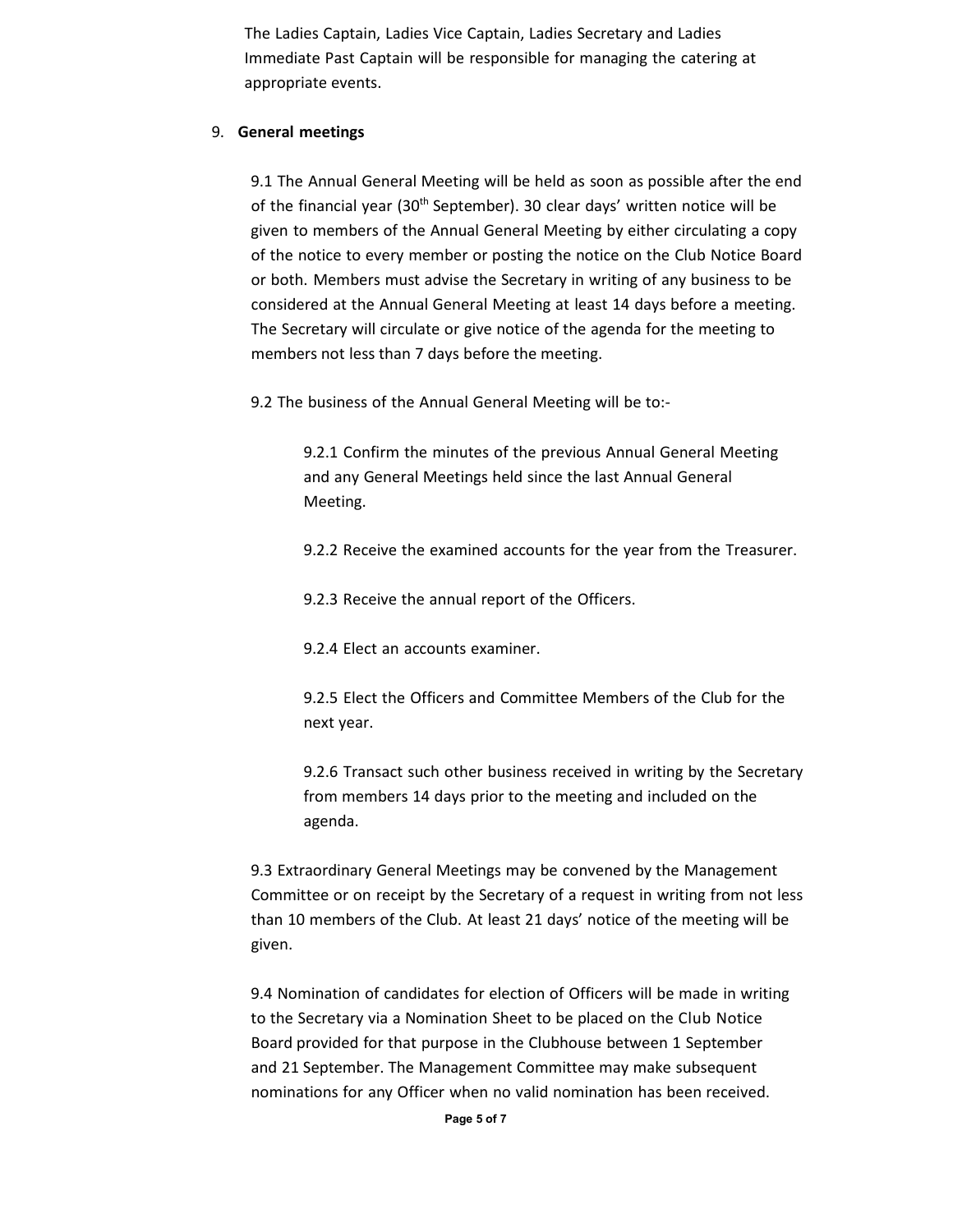Details of all nominations and ballot papers, where necessary, will be issued with the notice of the Annual General Meeting, where the votes will be counted.

9.5 At all General Meetings, the Chair will be taken by the Chairman or, in their absence, by the Vice Chairman or, in exceptional circumstances, a deputy appointed by the members attending the meeting.

9.6 Decisions made at a General Meeting will be by a simple majority of votes from those Full and Honorary Members attending the meeting. In the event of equal votes, the Chairman will be entitled to a second and additional casting vote.

9.7 A quorum for a General Meeting will be 25% of the membership of the Club.

9.8 A Spring Meeting will be held prior to the start of each summer season.

# 10. **Alterations to the Constitution**

Any proposed alteration to the Club's Constitution may only be considered at an Annual or Special General Meeting convened with the required written notice of the proposal. Any alteration or amendment must be notified to the Secretary 14 days before the AGM or Special General Meeting duly proposed and seconded. The proposer will attend the AGM or Special Meeting to present the proposal. Such alterations will be passed if supported by a majority of those members present at the meeting, assuming that a quorum has been achieved.

### 11. **Legislation**

The Club will act in accordance with the provisions of the following legislation:

- Anti-doping;
- Children and Vulnerable Adults;
- Discrimination, Equal Opportunities and Human Rights;
- Health and Safety;
- Insurance and Indemnification;
- Misconduct, Suspension and Exclusion of members;
- General Data Protection.

Note 1 : Bowls England is a signatory to the UK Doping Rules;

Note 2 : There is no single piece of legislation that covers each of the above items in the UK, just an ever growing number of laws and Guidance Notes continually being